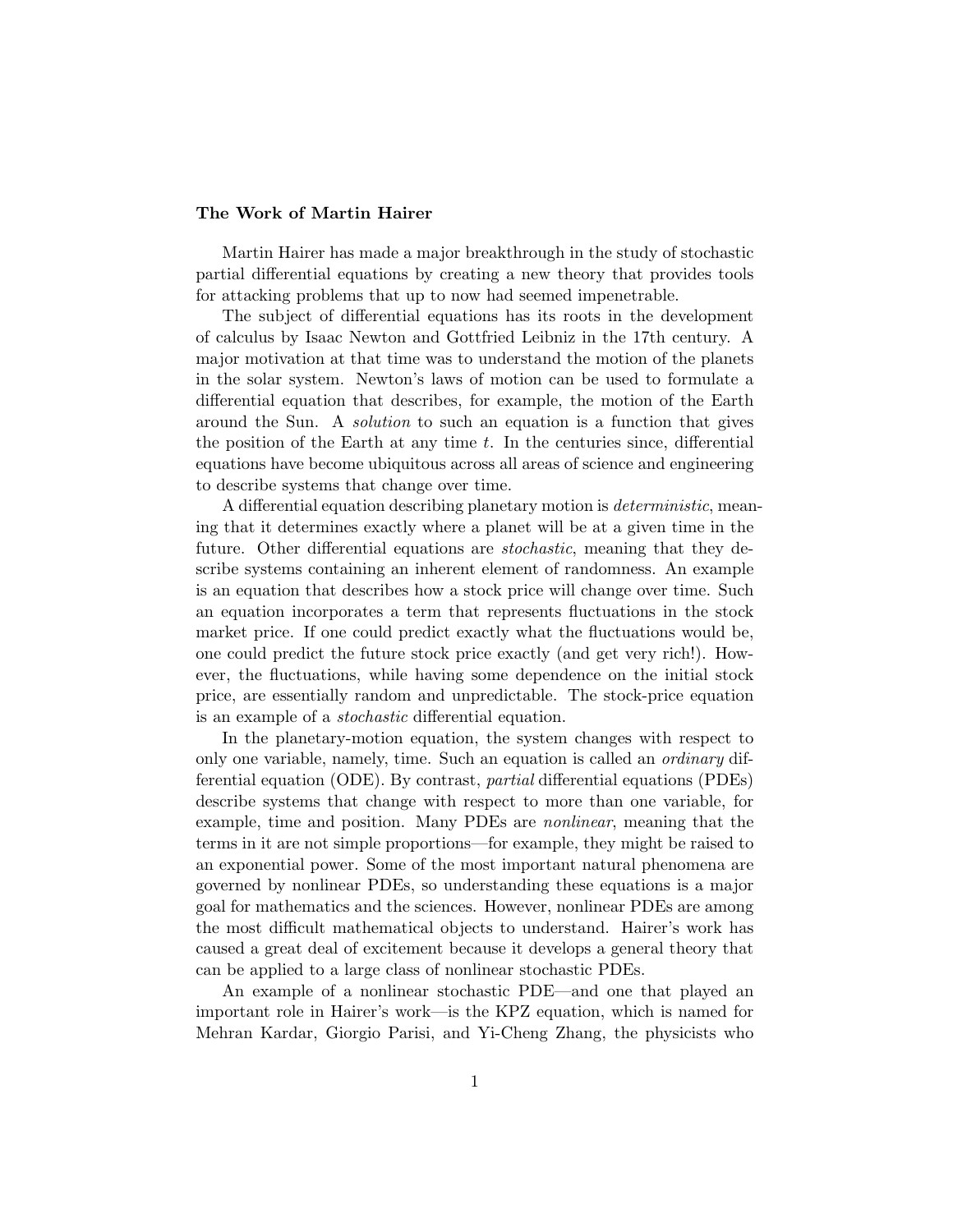proposed the equation in 1986 for the motion of growing interfaces. To gain some insight into the nature of the equation, consider the following simplified model for ballistic deposition. Particles move towards a substrate and stick upon arrival; as a consequence, the substrate height grows linearly in time, at the same time becoming increasingly more rough. In this context the KPZ equation describes the time evolution of the interface between vacuum and accumulated material. The randomness in the arrival positions and times of the particles introduces a space-time white noise into the equation, thus turning KPZ into a stochastic PDE, which describes the evolution over time of the rough, irregular interface between the vacuum above and the material accumulating below. A solution to the KPZ equation would provide, for any time  $t$  and any point along the bottom edge of the substrate, the height of the interface above that point.

The challenge the KPZ equation posed is that, although it made sense from the point of view of physics, it did not make sense mathematically. A solution to the KPZ equation should be a mathematical object that represents the rough, irregular nature of the interface. Such an object has no smoothness; in mathematical terms, it is not *differentiable*. And yet two of the terms in the KPZ equation call for the object to be differentiable. There is a way to sidestep this difficulty by using an object called a distribution. But then a new problem arises, because the KPZ equation is nonlinear: It contains a square term, and distributions cannot be squared. For these reasons, the KPZ equation was not well defined. Although researchers came up with some technical tricks to ameliorate these difficulties for the special case of the KPZ equation, the fundamental problem of its not being well defined long remained an unresolved issue.

In a spectacular achievement, Hairer overcame these difficulties by describing a new approach to the KPZ equation that allows one to give a mathematically precise meaning to the equation and its solutions. What is more, in subsequent work he used the ideas he developed for the KPZ equation to build a general theory, the theory of regularity structures, that can be applied to a broad class of stochastic PDEs. In particular, Hairer's theory can be used in higher dimensions.

The basic idea of Hairer's approach to the KPZ equation is the following. Instead of making the usual assumption that the small random effects occur on an infinitesimally small scale, he adopted the assumption that the random effects occur on a scale that is small in comparison to the scale at which the system is viewed. Removing the infinitesimal assumption, which Hairer calls "regularizing the noise", renders an equation that can be solved. The resulting solution is not a solution to KPZ; rather, it can be used as the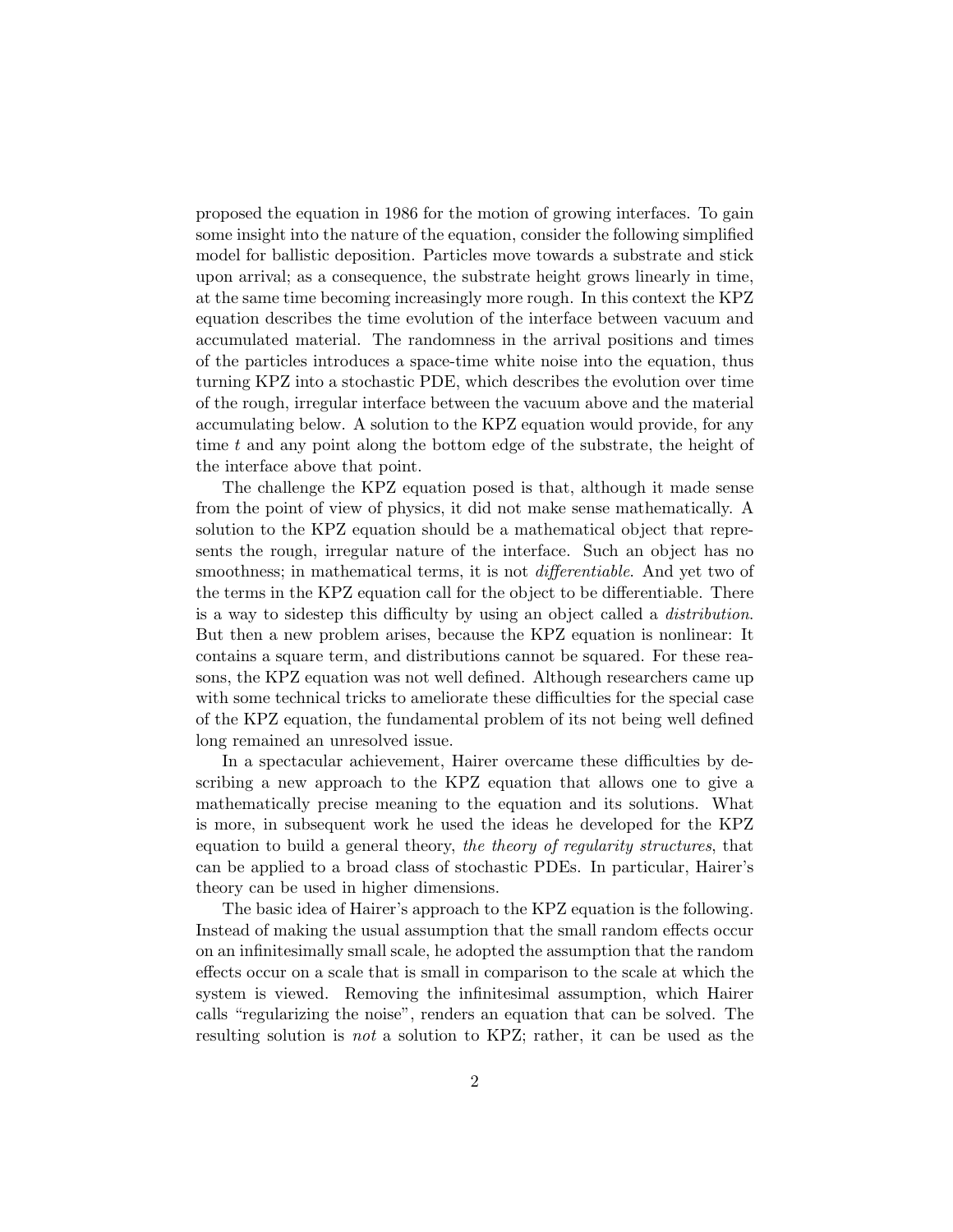starting point to construct a sequence of objects that, in the limit, converges to a solution of KPZ. And Hairer proved a crucial fact: the limiting solution is always the same regardless of the kind of noise regularization that is used.

Hairer's general theory addresses other, higher-dimensional stochastic PDEs that are not well defined. For these equations, as with KPZ, the main challenge is that, at very small scales, the behavior of the solutions is very rough and irregular. If the solution were a smooth function, one could carry out a Taylor expansion, which is a way of approximating the function by polynomials of increasingly higher degree. But the roughness of the solutions means they are not well approximated by polynomials. What Hairer did instead is to define objects, custom-built for the equation at hand, that approximate the behavior of the solution at small scales. These objects then play a role similar to polynomials in a Taylor expansion. At each point, the solution will look like an infinite superposition of these objects. The ultimate solution is then obtained by gluing together the pointwise superpositions. Hairer established the crucial fact that the ultimate solution does not depend on the approximating objects used to obtain it.

Prior to Hairer's work, researchers had made a good deal of progress in understanding linear stochastic PDEs, but there was a fundamental block to addressing nonlinear cases. Hairer's new theory goes a long way towards removing that block. What is more, the class of equations to which the theory applies contains several that are of central interest in mathematics and science. In addition, his work could open the way to understanding the phenomenon of universality. Other equations, when rescaled, converge to the KPZ equation, so there seems to be some universal phenomenon lurking in the background. Hairer's work has the potential to provide rigorous analytical tools to study this universality.

Before developing the theory of regularity structures, Hairer made other outstanding contributions. For example, his joint work with Jonathan Mattingly constitutes a significant advance in understanding a stochastic version of the Navier-Stokes equation, a nonlinear PDE that describes wave motion.

In addition to being one of the world's top mathematicians, Hairer is a very good computer programmer. While still a school student, he created audio editing software that he later developed and successfully marketed as "the Swiss army knife of sound editing". His mathematical work does not depend on computers, but he does find that programming small simulations helps develop intuition.

With his commanding technical mastery and deep intuition about physical systems, Hairer is a leader in the field who will doubtless make many further significant contributions.